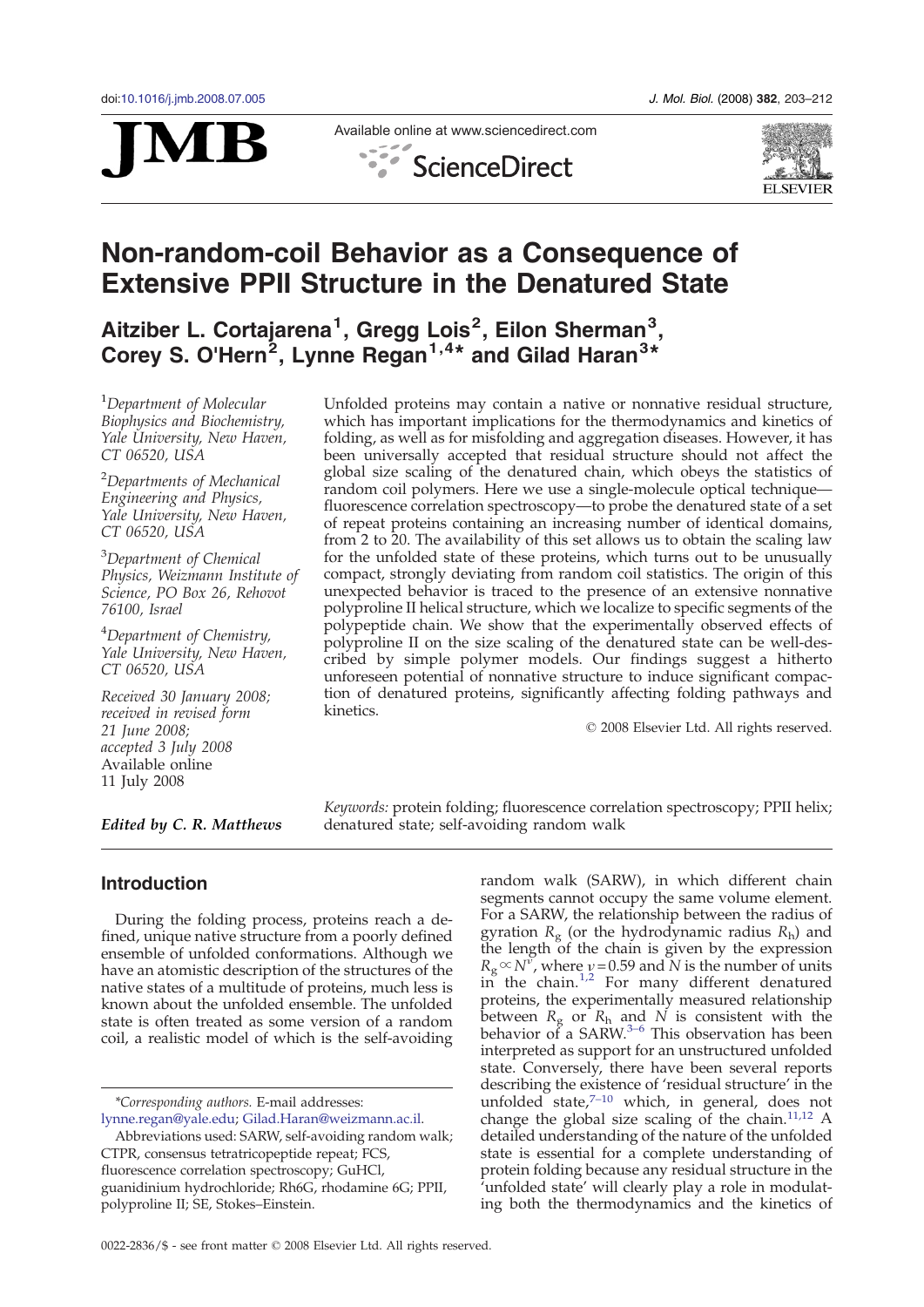<span id="page-1-0"></span>folding, and might affect the formation of alternative structures such as amyloid.

Repeat proteins are composed of tandem arrays of a small structural motif.<sup>[13](#page-8-0)</sup> They are widespread in nature and, in many cases, function as mediators of protein–protein interactions. Their simplified modular structures make them ideal systems for understanding basic principles that drive protein folding.[14](#page-8-0)–<sup>16</sup> The tetratricopeptide repeat is a 34-



amino-acid motif in which two anti-parallel α-heli-ces stack together.<sup>[17](#page-8-0)</sup> We have previously reported the design and characterization of a consensus tetratricopeptide repeat (CTPR) sequence and have generated a series of proteins with diff[erent](#page-8-0) numbers of tandem repeats of this sequence.17–<sup>19</sup> Tandem arrays of CTPR units form a regular superhelical extended structure (Fig. 1a).<sup>[18,19](#page-8-0)</sup> It has been suggested that the folding mechanism of these proteins

**Fig. 1.**  $R_h$  values of native and unfolded CTPR proteins measured by FCS. (a) Correlation between the  $\tilde{R_{h}}$  values for CTPRs of different lengths (CTPR2, CTPR3, CTPR4, CTPR6, CTPR8, and CTPR20) measured by FCS and the  $R_h$  values calculated from the crystal structures of the CTPRs using the pro-gram Hydropro,<sup>[20](#page-8-0)</sup> (filled circles) or the  $R_h$  values calculated using a model that describes the hydrodynamic properties of cylindrical par-ticles (empty circles)<sup>[21](#page-8-0)</sup> (Eq.  $(5)$  in Materials and Methods). The figure shows the ribbon representations of the structures of two CTPR proteins (CTPR4 and CTPR20). (b) FCS cross-correlation curves for the CTPR3 protein at various GuHCl concentrations (from 0 M to 6 M). Arrow indicates the direction of increase in denaturant concentration, which shifts the curves to the right. (c) A log-log plot of  $R_h$  values of the different CTPRs under strongly denaturing conditions at 6 M GuHCl (filled dots) and the least-squares fit to the data (solid line). The red line represents the empirical relation between the measured  $R_h$  and protein length for a set of highly denatured globular proteins.<sup>4</sup> The inset shows the dependence on the GuHCl concentration of the  $R_h$  value for CTPR proteins of different lengths in the unfolded state, CTPR<sub>2</sub> (●), CTPR3 (○), CTPR4  $(∇)$ , CTPR6  $(∇)$ , CTPR8 (■), and CTPR20 (□), indicating that above  $~1$  M GuHCl, the size of these proteins does not change anymore.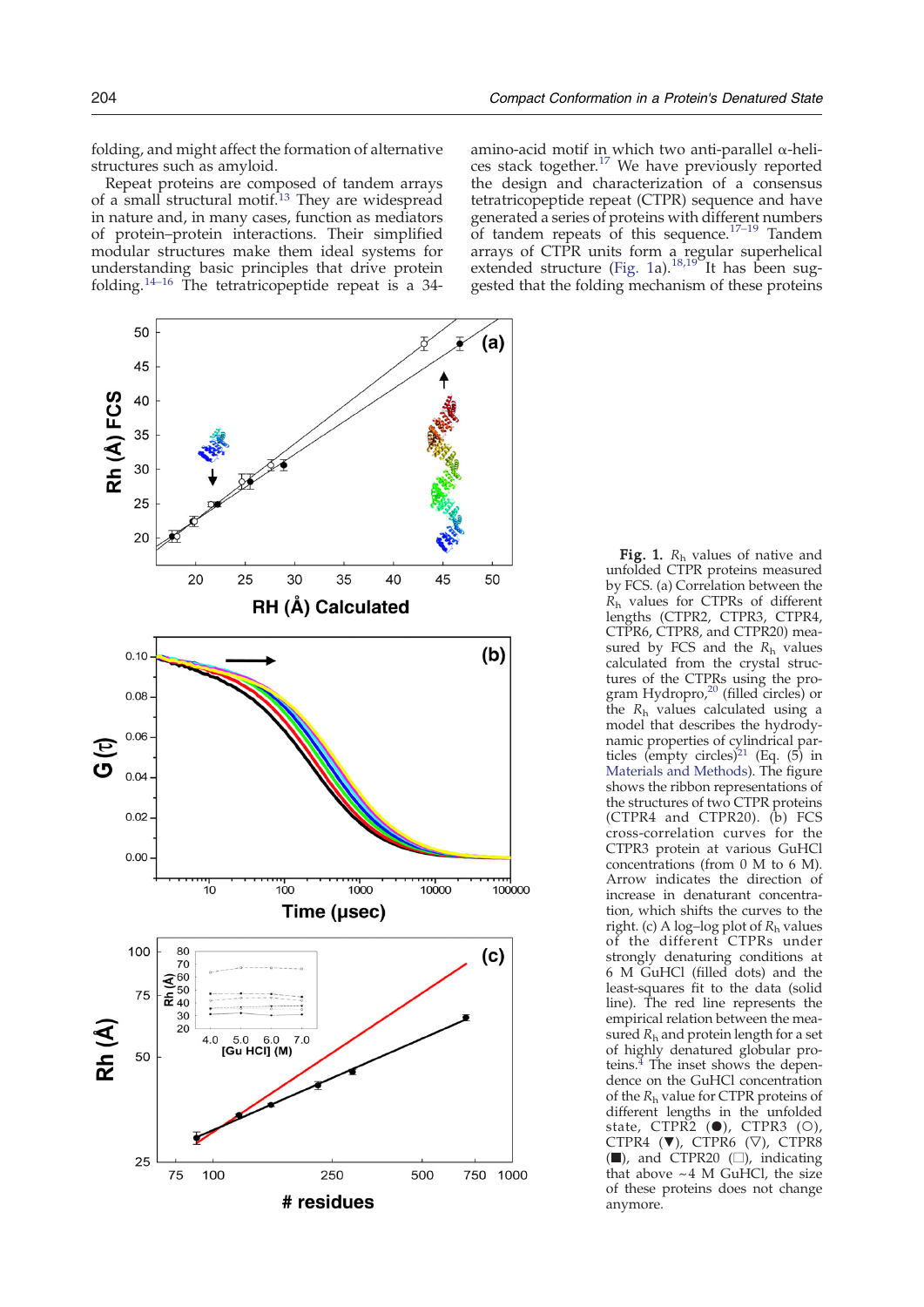may be different from that of globular proteins.<sup>[18](#page-8-0)</sup> Here we combine spectroscopy and modeling to shed light on the structure of the denatured state of the CTPR proteins. Surprisingly, we find that extensive a nonnative structure leads to a compact denatured state, with size scaling strongly deviating from that expected for a random coil.

# Results and Discussion

## The denatured state of CTPR proteins is not a random coil

Fluorescence correlation spectroscopy (FCS) probes the hydrodynamic properties of macromolecules by recording fluctuations in the fluorescence they emit[.](#page-8-0) $^{22}$  $^{22}$  $^{22}$  We employed FCS to measure the hydrodynamic radii of CTPR proteins in dilute solutions, in both their folded and their unfolded states. For this purpose, we labeled CTPR proteins of 2–20 repeats (CTPR2–CTPR20) with the fluorescent probe Alexa Fluor 488 at a unique C-terminal cysteine residue. We first measured the values of  $R<sub>h</sub>$  for all the different-length CTPR proteins in the native state. The measured values of  $\bar{R}_{h}$  (Table 1) are in very good agreement with values calculated either from crystal structures of CTPR proteins using the program Hydropro<sup>[20](#page-8-0)</sup> or by treating the folded structures as rods and using an expression for  $R_h$ derived for rigid cylinders<sup>[21](#page-8-0)</sup> [\(Fig. 1a](#page-1-0)).

The hydrodynamic properties of CTPR2–CTPR20 were then studied under strongly denaturing conditions at 6 M guanidinium hydrochloride (GuHCl) (see Table 1 and [Fig. 1b](#page-1-0) and c). We calibrated the FCS instrument and corrected the results for viscosity and refractive index effects using rhodamine 6G (Rh6G) as standard (see Materials and Methods). The availability of the full series of CTPR proteins allowed us to obtain a scaling relation for  $R_h$  within the series. Unexpectedly, we observed that, for a given length of protein, the measured  $R<sub>h</sub>$  is *different* from that anticipated if the polypeptide behaves as a SARW. The denatured state of many proteins of different lengths has been studied using either hydrodynamic methods<sup>[4,5](#page-8-0)</sup> or small-angle X-ray scat-tering<sup>[6](#page-8-0)</sup> to measure  $R_h$  or  $R_g$ , respectively. These data can be fitted to the empirical scaling relation  $R_{\rm h}$   $\propto$   $N^{0.57}$  and  $R_{\rm g}$   $\propto$   $N^{0.59}$ , respectively,<sup>4,6</sup> where N is the number of amino acids. Clearly, these data are in good agreement with the scaling law for a

**Table 1.**  $R_h$  values of native and unfolded CTPR proteins

| Number<br>of repeats | Number<br>of amino<br>acids | $R_{h}(\AA)$     |                  |
|----------------------|-----------------------------|------------------|------------------|
|                      |                             | Native           | Unfolded         |
| $\overline{2}$       | 88                          | $20.21 \pm 0.87$ | $29.31 \pm 1.21$ |
| 3                    | 122                         | $22.40 \pm 0.75$ | $34.07 \pm 0.31$ |
| $\overline{4}$       | 156                         | $24.89 \pm 0.37$ | $36.48 \pm 0.42$ |
| 6                    | 224                         | $28.19 \pm 1.11$ | $41.49 \pm 1.12$ |
| 8                    | 292                         | $30.62 \pm 0.79$ | $45.30 \pm 0.81$ |
| 20                   | 700                         | $48.36 \pm 0.98$ | $64.89 \pm 1.32$ |

 $SARW<sup>1,2</sup>$  $SARW<sup>1,2</sup>$  $SARW<sup>1,2</sup>$  For the CTPR proteins, however, the relationship between the measured hydrodynamic radii of the unfolded proteins and N is best described by  $R_h \propto N^{0.37}$   $[R_h = (5.49 \pm 0.25)N^{0.37 \pm 0.03}]$ ([Fig. 1c](#page-1-0))†. Similar results were obtained with urea as denaturant (not shown). Thus, under strongly denaturing conditions, the unfolded state ensembles of the CTPR proteins do not behave as a SARW, but are rather more compact, suggesting the presence of a significant structure in the unfolded state‡.

## Abundance of polyproline II structure in denatured CTPRs

The properties of proteins are determined by their amino acid composition and sequence. We therefore analyzed the sequence of the CTPR proteins and found that the abundance of several amino acids in the CTPR proteins deviates significantly from that of a reference state, the codon usage in all yeast proteins. Notably, amino acids with a high propensity to form polyproline II (PPII) helical structures, such as P,  $\hat{A}$ ,  $\hat{G}$ , and  $Q$ ,<sup>[23](#page-8-0)</sup> appear in the CTPR sequence, on average, 1.8 times more frequently than in the yeast proteome.

Several recent studies have proposed the existence of a significant population of PPII helical conformations in unfolded proteins, leading to the suggestion that the occurrence of PPII structure may be a general feature of the 'unfolded' state. $24-27$  $24-27$  We used circular dichroism spectroscopy as a sensitive method by which to detect the presence of PPII helix: it is well established that this helix has a distinctive CD spectrum, with a maximum at 229 nm[.](#page-8-0) $24.28$  [Figure](#page-3-0) [2a](#page-3-0) shows CD spectra of CTPR8 at different concentrations of GuHCl, from 3.5 M to 6 M. Importantly, at  $3.5$  M GuHCl, the CD signal characteristic of  $\alpha$ -helical structure has completely disappeared (data not shown; see also Kajander *et al.*<sup>[18](#page-8-0)</sup> $)$  The spectra clearly show a positive peak around 229 nm. The peak intensity increases with increasing GuHCl concentration, reaching a maximum at a concentration of about 4.5–5 M. This concentration is similar to that at which the unfolding titration curves monitored either by CD signal at 222 nm or by  $R_h$  also reach a maximum value. Similar spectra were obtained with urea as denaturant (data not shown). CD spectra of PPII helices are also characterized by a negative peak at  $210$  nm[,](#page-8-0) $^{27}$  $^{27}$  $^{27}$  which is very difficult to observe in the presence of GuHCl. We were able to observe the negative peak by taking a CD spectrum with a short

 $\dagger$  The series of  $R_h$  values of the native proteins could also be fitted to a power law, giving the relation  $R_h = 3.12N^{0.41}$ . Note that the preexponent is much smaller than that obtained for the denatured protein series. The rather high exponent is due to the elongated structure of the native CTPRs.

<sup>‡</sup> Interestingly, the m-values for the folding of the CTPRs, especially the larger ones, are smaller than expected based on calculations of accessible surface areas of random-coiled denatured proteins of corresponding sizes (data not shown), also indicating compact structures.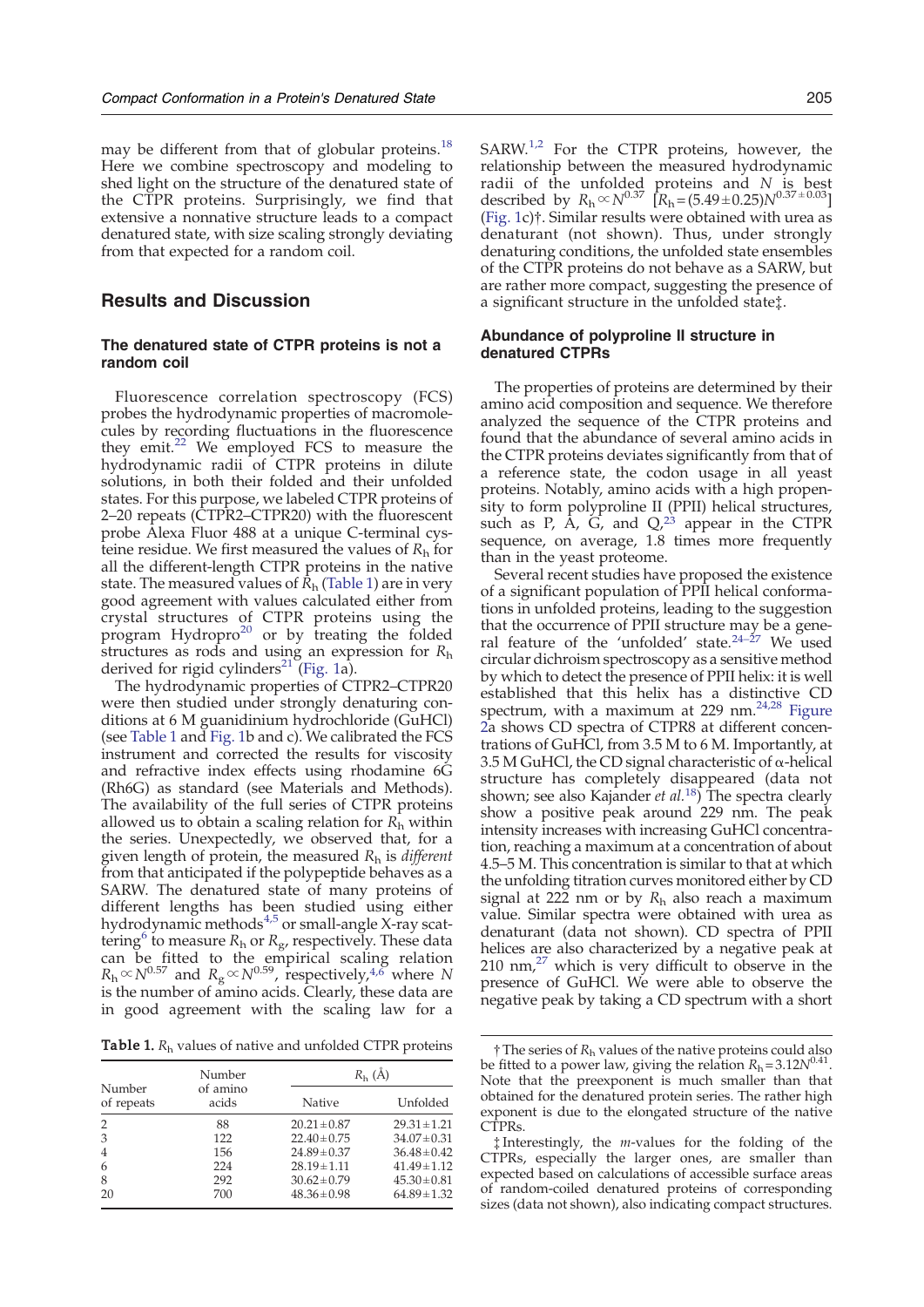<span id="page-3-0"></span>

path-length cell and a high protein concentration (not shown).

The modular repeated character of the CTPR series of proteins greatly facilitates our investigation of the nature of PPII structure in the unfolded state. An important question is whether the PPII structure extends through the entire sequence, or whether it is present in discrete segments. We estimated the fraction of PPII in CTPR proteins by comparing the observed mean residue ellipticity at 229 nm ( $[Θ]_{229}$ ) with  $[ $\Theta$ ]_{229}$  values reported for PPII-containing peptides.[27](#page-8-0) All the CTPR proteins, from CTPR2 to CTPR20, show a substantial PPII content, which we roughly estimate to be as much as ∼50% at 6 M GuHCl. The observed  $[ $\Theta$ ]_{229}$  for PPII is the same,

Fig. 2. CD spectra of CTPR8 and B–A peptide showing PPII helical structure. (a) CD spectra of the unfolded state of CTPR8 at increasing GuHCl concentration. The inset illustrates the temperature dependence of the CD signal, indicating a noncooperative but reversible melting of the PPII structure. It shows the CD spectra of CTPR8 at 6 M GuHCl at 25°C (solid line), at 98°C (dashed–dotted line), and at 25°C, after the sample was heated and cooled (dashed line). (b) CD spectrum of the B–A peptide at 2.5M GuHCl in a 0.1-mm path-length cuvette at 25°C. (c) CD spectra of the B-A peptide in a GuHCl concentration range of 0–6.5 M.

regardless of the number of repeats in each protein, indicating that there is an equal amount of PPII structure formed per repeat, and that there is no cooperativity between repeats in the formation of PPII structure.

CTPR1, however, does not exhibit significant PPII structure under denaturing conditions. CTPR1 has the sequence  $A-B-A_{cap}$ , where A and B are the two  $\alpha$ -helices forming the basic repeat unit, and  $A_{cap}$  is a solvating helix (for sequence information, see Materials and Methods),[17](#page-8-0) whereas all the longer CTPR proteins have the sequence  $(A-B)<sub>n</sub>-A<sub>cap</sub>$ .<sup>[17,19](#page-8-0)</sup> CTPR1 thus lacks the B–A interrepeat sequence. Based on the method of Ref. [29](#page-8-0), this sequence (but not the  $B-A<sub>cap</sub>$  sequence) can, in fact, be predicted to have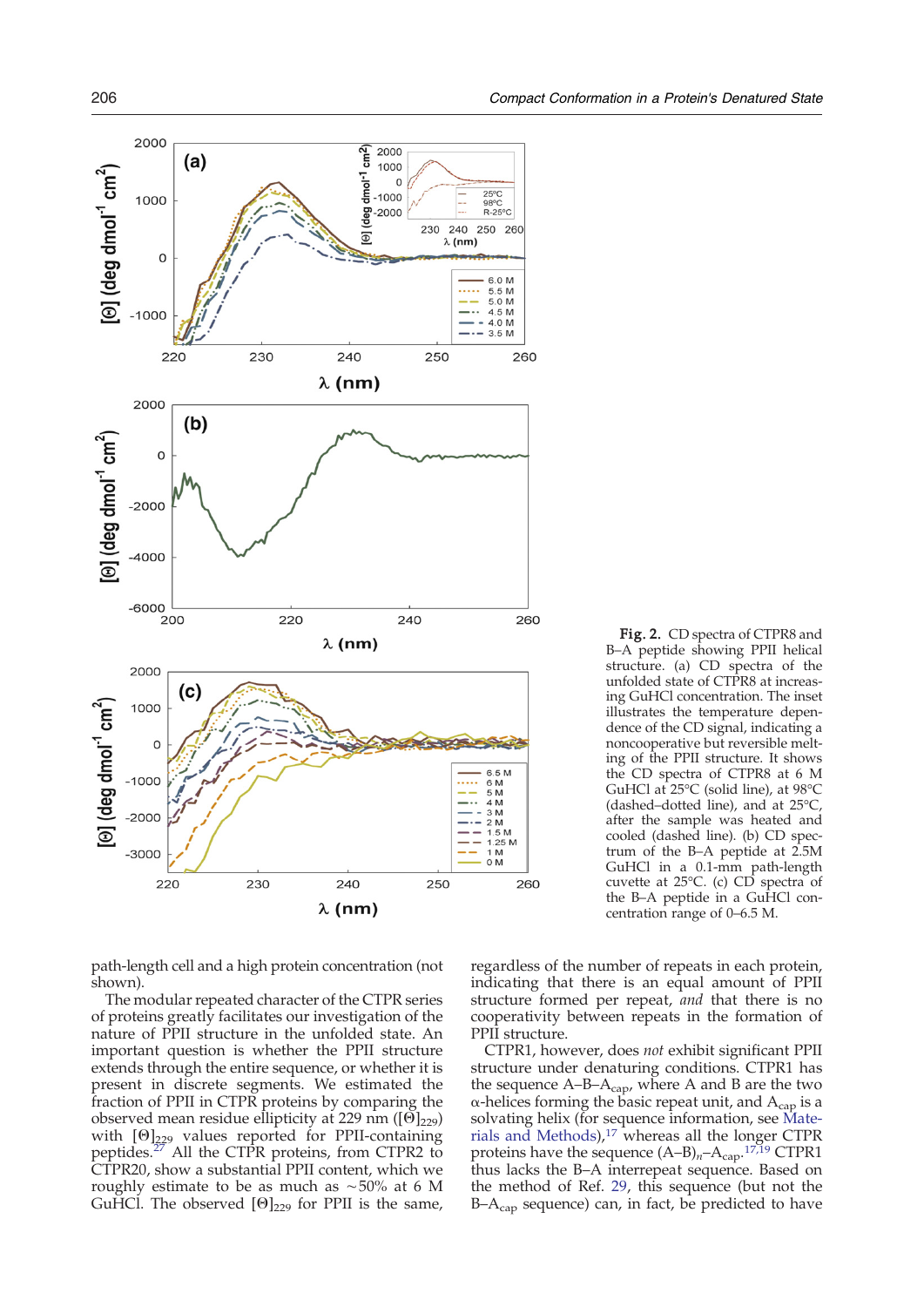<span id="page-4-0"></span>a high propensity for PPII formation. To test this hypothesis, we synthesized a peptide corresponding to the B–A sequence. This peptide does indeed adopt PPII structure, and the CD spectrum [\(Fig. 2](#page-3-0)b) shows a positive peak at 229 nm and a negative minimum at 210 nm, characteristic of PPII structure.<sup>[27](#page-8-0)</sup> The  $[ $\Theta$ ]_{229}$  value is comparable to that of the CTPR proteins. Moreover, PPII formation by the peptide shows the same denaturant concentration dependence as that observed for the full-length proteins [\(Fig. 2c](#page-3-0)). This result confirms that the B–A sequence in the CTPR proteins is responsible for the PPII structure, and that the PPII segments form independently. Because the B– A peptide is unstructured in the absence of denaturant (not shown), our results clearly indicate that GuHCl not only promotes formation of PPII structure by destabilizing the native state but also directly stabilizes this structure.

Finally, the PPII content of peptides has been shown to decrease when the temperature increases[.](#page-8-0) $30$  We therefore tested the effect of temperature on the PPII content of highly denatured CTPR proteins. We observed a reversible loss of PPII structure with increasing temperature, such that the signal at 98 °C indicates essentially zero PPII content (inset to [Fig. 2](#page-3-0)a).

## Lattice simulations of denatured CTPRs

To better understand the effect of PPII structure on the dimensions of the denatured CTPRs, we performed simulations using simple polymer models. First, we studied the behavior of a freely jointed selfavoiding random walking polymer on a threedimensional lattice for polymers with N equal-sized links of length  $L$ , where  $N$  varies between 10 and 1000, and L is the lattice constant (see Materials and Methods). To allow comparison with the experimental system, we considered any polymer of length N as containing N/34 repeats. For each of these chains, we calculated the  $\bar{R}_{\text{g}}$ , and, as expected for a random walk with excluded volume, a log-log plot of  $R_g$  versus N yielded a straight line with a slope of 0.59 (Fig. 3a). To mimic the effect of different lengths of PPII structure within a repeat, we then included in the model links with two different sizes, L (the original) and  $N<sub>P</sub>L$  (to represent the number of links in the PPI segments), and allowed  $N<sub>L</sub>$  steps of size L and one step with size  $N<sub>P</sub>L$  for each repeat. We set the repeat length to 34 ( $N_L + N_P = 34$ ), as described above. This is a reasonable way to model the PPII segments. It is accepted that, at least up to a length of 12 residues, PPII peptides may behave as rigid rods, [31,32](#page-9-0)



**Fig. 3.** A polymer model for the effect of PPII on the hydrodynamic properties of the denatured state. (a) A  $log_{10}$ – $log_{10}$ plot of  $R_g$  versus N for the SARW simulation. The ensemble-averaged radius of gyration  $R_g$  is plotted against the number of monomers N in a classic excluded volume random walking chain (SARW). The data are fitted to a power law relation  $R_g \propto N^{\nu}$ , and we calculate  $\nu$  = 0.587 ± 0.003. The measured exponent is consistent with the accepted value of 0.59. (b) The scaling exponent v as a function of rigid segment (polyproline) length  $N_P$  Two-dimensional representations of the polymer chains are pictured for  $N_{\rm P} = 4$ , 17, and 30. Note that the ratio between large (red) and small segments (black) is drawn to scale for each value of  $N_P$ , but the overall size of the schematic is made smaller for larger  $N_P$  values to fit into the figure. The value of  $\nu$  exhibits a minimum at  $N_P=14$ , roughly half of a repeat unit. Error bars on the values of  $\nu$  are  $\pm 0.003$ . (c) The scaling exponent  $v$  as a function of polyproline length  $N_P$  and several fractions f of polyproline segments that experience an effective attraction. The data for  $f=0$  (no attraction) is identical with (b). As f increases, the value of v decreases, and the location of the minimum moves to larger N<sub>P</sub> values. Circles:  $f=0$ ; squares:  $f=0.2$ ; diamonds:  $f=0.4$ ; triangles:  $f= 0.6$ ; stars:  $f= 0.8$ . Error bars on the values of v are  $\pm 0.003$  for  $f=0$  and  $\pm 0.011$  all other f values. (d) Visualization of the polymer chain with  $N= 204$ ,  $N<sub>P</sub>= 18$ , and  $f= 0.6$  for a representative configuration from the SARW ensemble.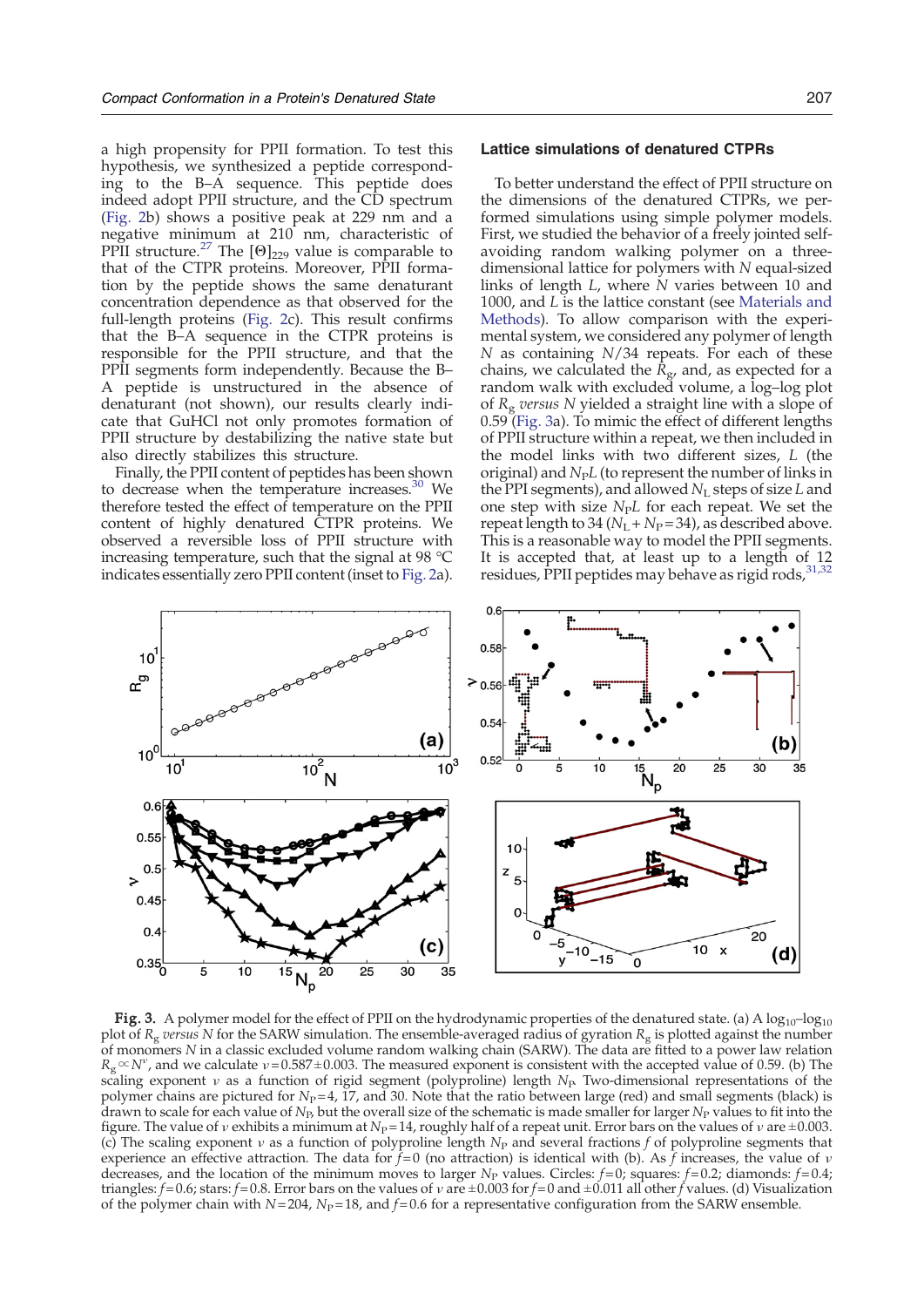and while isolated nonproline PPII peptides have been shown to be more flexible[,](#page-9-0) $33$  there is no such information on nonproline PPII peptides buried within proteins. Note that this scheme creates an ordered sequence of rigid and flexible chain stretches. We calculated  $R_{\rm g}$  as a function of  $N$  for all  $N_{\rm P}$  values from 1 to 34, and we calculated the scaling exponent *v* from the slope of log–log plots of  $R_g$  versus N. In [Fig.](#page-4-0) [3b](#page-4-0), we show *ν versus*  $N_{\rm P}$ , where  $\nu$  = 0.59 for  $N_{\rm P}$  = 1 (i.e., no PPII and the expected random walk with excluded volume behavior). As  $N_P$  increases,  $\nu$ decreases and reaches a minimum when  $N_P/34$  is approximately 1/2. The long segments bring the chain to relatively empty regions of the lattice, so that the subsequent steps with small segments are less affected by the excluded volume constraint. This mechanism causes ν to decrease toward the Gaussian coil result of 0.5. As  $N_{\rm P}$  increases further, *ν* returns to 0.59, and we again have a SARW, but with a larger link size. Note that the scaling exponent  $\nu$  is smallest when the fraction of PPII segments is 50%, which agrees with experimental estimates of the fraction of PPII residues in each CTPR repeat unit. Although we cannot expect to make fully quantitative comparisons between the results of our simplified simulations and the experimentally observed data for a real polypeptide chain, these results provide a rationale for why the scaling exponent observed for denatured states containing PPII is not the same as that for a random coil, based simply on the intrinsic behavior of mixed polymers.

Interactions between PPII segments are likely to also contribute to the small scaling exponent  $v \sim 0.37$ found in our experiments.<sup>[34](#page-9-0)</sup> We therefore introduced effective attractive interactions between PPII segments in the simulations by minimizing the distance between a fraction (f; for  $0 \le f \le 0.8$ ) of the segments and all other segments in the chain. Incorporating this additional feature into the model has a dramatic effect on still further reducing the value of  $\nu$  [\(Fig. 3c](#page-4-0) and d). Our results suggest that rod-like PPII segments and the interactions between these segments can significantly influence the structure of the unfolded state.

# Conclusion

In conclusion, we used FCS to measure the value of  $R<sub>h</sub>$  under denaturing conditions for a set of repeat proteins with 2–20 tandem copies of the same sequence. Our results revealed that the scaling behavior of  $R_h$  with N was not as expected for a SARW  $(R_h \propto N^{0.37}$  versus the expected  $\dot{R}_h \propto N^{0.59}$ ), indicating a significantly more compact structure. Further investigations showed that there was considerable PPII structure in the denatured proteins. Moreover, we identified the segment of the repeat that formed a PPII helical structure and showed that PPII was present as regularly spaced, discrete segments throughout the protein. Using simple lattice models of polymers, we showed that chains with a regularly ordered sequence of short and long links (with the latter representing PPII segments) may attain a

structure more compact than that of the standard SARW. The incorporation of interactions between PPII segments into the model leads to further compaction of the chains, with size scaling similar to that observed in the experiment. These results present the most comprehensive picture, to date, of the effect of nonnative PPII structure on the nature of the unfolded state ensemble. The formation of nonnative structure in the denatured state may have implications for the folding mechanism of CTPR proteins, which we are now exploring[.35](#page-9-0) Finally, since proline-rich segments have been recently shown to be effective in counter-acting amyloid fiber formation,<sup>[36](#page-9-0)</sup> we hypothesize that PPII structure may, in general, serve to modulate the aggregation of unfolded proteins.

## Materials and Methods

#### **Proteins**

CTPR proteins are constructed as a tandem array of different numbers of a 34-amino-acid consensus CTPR sequence (sequence of the A–B helices: AEAWYNLG-NAYYKQGDYDEAIEYYQKALELDPRS). An additional solvating helix is added to the C-terminus of each protein. This solvating helix  $(A_{cap}; AKQNLGNAKQKQG)$  is similar to the A helix, but with some hydrophobic residues substituted by hydrophilic residues. The B–A peptide sequence corresponds to a 34-amino-acid consensus TPR in which the B helix precedes the A helix (Ac-YDEAIEYYQ-KALELDPRSAEAWYNLGNAYYKQGD-NH2).

#### Preparation of labeled proteins

The cysteine-reactive maleimide form of Alexa Fluor 488 (Molecular Probes, Inc.) was used to label a unique cysteine inserted at the C-terminus of the proteins CTPR2, CTPR3, CTPR4, CTPR6, CTPR8, and CTPR20. The proteins (100 μM) were reduced by incubation with 10 mM fresh 1,4-dithio-DL-treitol for 15 min. DDT was removed by buffer exchange over a PD-10 column (Amersham Biosciences, Uppsala, Sweden) against 500 mM NaCl and 50 mM phosphate (pH 7.0). A solution of Alexa Fluor 488 maleimide in water was added dropwise into the freshly reduced proteins in the presence of 1 mM tris(2-Carboxyethyl) phosphine and with constant stirring up to a final concentration of dye equal to 0.5 mM. The reactions were allowed to proceed for 4 h at room temperature under continuous stirring, under a nonreducing atmosphere of  $N_2$ in the dark. After 4 h, an excess of β-mercaptoethanol  $(5\%$ vol/vol) was added to consume the remaining thiolreactive reagent for 15 min at 4 °C.

The free dye was removed from the reaction mixtures by two consecutive buffer exchange steps over PD-10 columns (Amersham Biosciences), followed by concentration and extensive washing on a Centriprep YM-3 filtration unit (Millipore), using a pH 6.8 buffer with 150 mM NaCl and 50 mM phosphate (phosphate-buffered saline).

The extent of labeling was estimated from the absorption spectra of the proteins using the extinction coefficient for Alexa Fluor 488  $\varepsilon_{493}$  = 72,000 M<sup>−1</sup> cm<sup>−1</sup> from the Molecular Probes Handbook. The protein concentration was deter-mined using an extinction coefficient calculated from the amino acid composition.<sup>[37](#page-9-0)</sup> The absorbance at 280 nm was corrected for the contribution of the dye.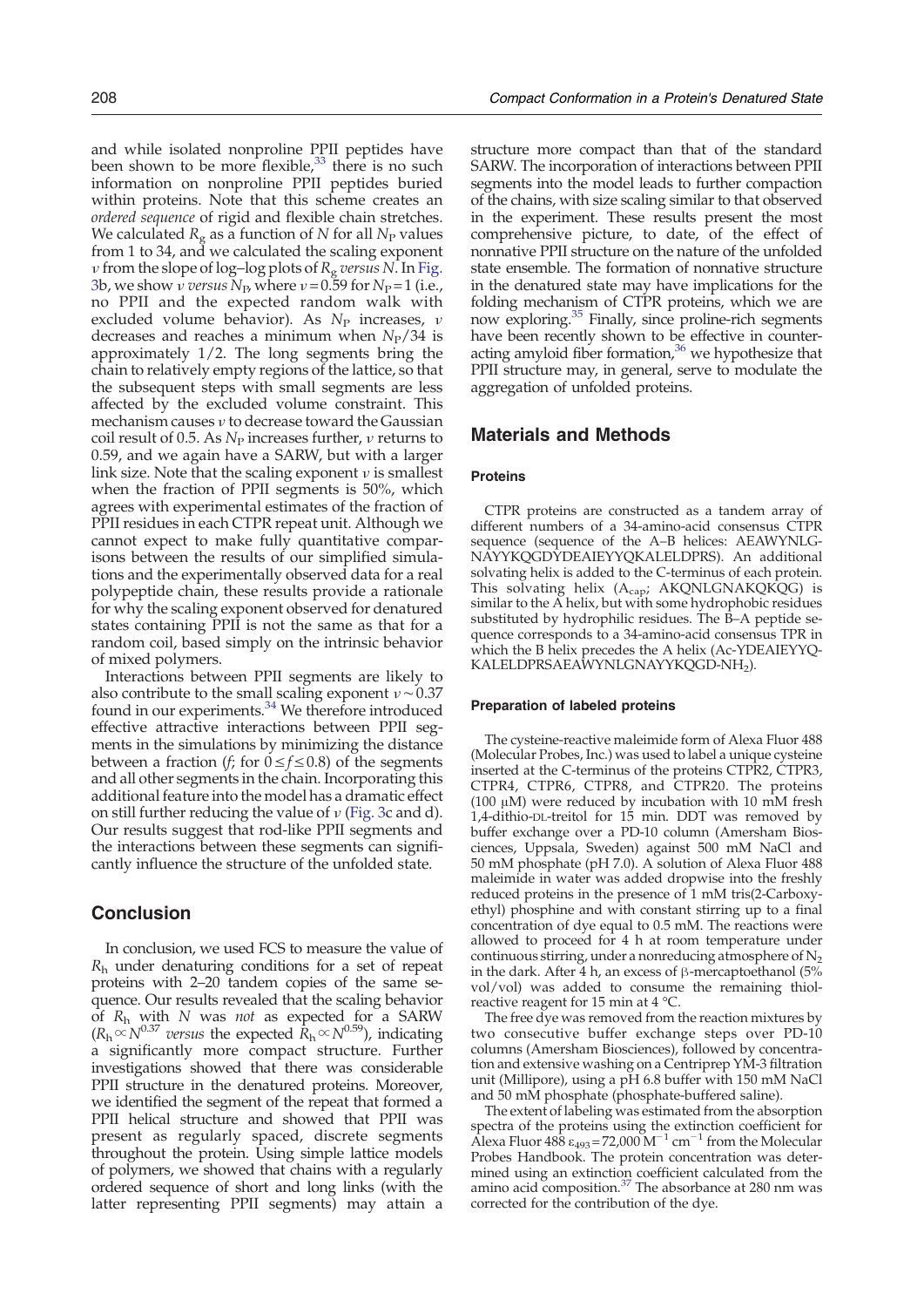The protein samples were analyzed by mass spectrometry to confirm the labeling of the protein. Matrixassisted laser desorption ionization time-of-flight analysis was performed on a Voyager-DE PRO Biospectrometry workstation (AB Applied Biosystems, Foster City, CA). The protein samples were mixed with 9 vol of the matrix solution (10 mg/ml sinapinic acid, 50% acetonitrile, and 0.1% trifluoroacetic acid) and spotted onto the matrixassisted laser desorption ionization plate. The labeled proteins were frozen and stored in the dark at −80 °C.

#### FCS measurements

FCS measurements were carried out using as excitation source a laser beam at 488 nm from an argon ion laser (Spectra Physics Lasers, Mountain View, CA). The collimated laser beam was focused into the sample, which was mounted on a home-built microscope (60×, 1.2 NA water immersion objective; Olympus, Tokyo, Japan). The laser power intensity was adjusted to 70 μW before the microscope. The beam was directed into the objective by a dichroic mirror (500 DCLP; Chroma, Rockingham, VT) and focused 20 μm into the sample. The fluorescence signal was collected through the same objective and transmitted by the dichroic mirror onto a long-pass filter to eliminate any reflected excitation light. It was then focused onto a 50-μm pin hole to eliminate out-of-focus photons and divided onto two single-photon avalanche photodiode units (Perkin-Elmer Photoelectronics, Fremont, CA) by a 50/50 nonpolarizing beam splitter (Unice E-O Services, Chung Li, Taiwan). The signals of the avalanche photodiode units were recorded in the cross-correlation mode for 1 h using a Flex02-12D digital real-time correlator (Correlator.com, Bridgewater, NJ).

All measurements were carried out on protein samples diluted in phosphate-buffered saline to a final concentration of 10 nM, which were transferred into cells constructed from two cover slides and sealed.

Cross-correlation functions were calculated from the signals of the two detectors. The correlation functions presented a fast exponential decay component in the nanoseconds-to-microseconds time scale. In order to calculate the diffusion time of the proteins, the correlation curves were fitted using the data from 20 μs onward, where there is no contribution of photophysical processes, using the following equation:<sup>[22](#page-8-0)</sup>

$$
G(\tau) = \frac{1}{N} \left( 1 + \frac{t}{\tau_D} \right)^{-1} \left( 1 + \frac{t}{\tau_D (z_0 / r_0)^2} \right)^{1/2}
$$
 (1)

where  $N$  is the number of molecules in the focal volume,  $\tau_D$  is the diffusion time in the radial direction, and  $r_0$  and  $z_0$  are the radial and axial dimensions of the Gaussian observation volume, respectively. The  $r_0/z_0$  ratio was obtained for each experimental condition from a measurement of the dye Rh6G, whose diffusion coefficient is known ( $D_{\text{Rh6G}}$  = 280  $\mu$ m<sup>2</sup> s<sup>-1</sup>)§.<sup>[38](#page-9-0)</sup> Thus, FCS curves were

fitted with two free parameters for the diffusion term ( $\tau_D$ ) and N). The diffusion coefficient for each sample was calculated from  $\tau_D$  using the following equation:

$$
\tau_D = \frac{r_0^2}{4D_t} \tag{2}
$$

using  $r_0$  values obtained from the Rh6G measurement. The Stokes–Einstein (SE) relation was used to calculate the hydrodynamic radius  $R<sub>h</sub>$  of the molecules from their diffusion coefficient  $D_t$  at a given viscosity η:

$$
D_{\rm t} = \frac{k_{\rm B}T}{6\pi\eta R_{\rm h}}\tag{3}
$$

where  $k_B$  is the Boltzmann constant and T is the absolute temperature.

We also fitted some of the cross-correlation functions over the full time scale, including two independent exponential decays in the equation, to consider the triplet state of the dye and the fast process observed in the nanoseconds-to-microseconds time scale:

$$
G(\tau) = \frac{1}{N} \frac{(1 + A_1 \exp(-t/\tau_1) + A_2 \exp(-t/\tau_2))}{\left(1 + \frac{t}{\tau_D}\right)\sqrt{1 + \frac{t}{\tau_D(z_0/\tau_0)^2}}}
$$
(4)

where  $\tau_1$  and  $\tau_2$  are the relaxation times of the two processes, and  $A_1$  and  $A_2$  are their amplitudes. In this case, the FCS curves were fitted with two free parameters for the diffusion term ( $\tau_D$  and N) and with four parameters for the two exponential decays ( $A_1$ ,  $A_2$ ,  $τ_1$ , and  $τ_2$ ). The diffusion time results obtained from the fit of the complete correlation function were in agreement with the values obtained from the fit of only the diffusion component of the function.

In order to obtain a well-behaved standard for the assessment of the effect of refractive index changes on apparent diffusion coefficients, we studied the diffusion of Rh6G molecules in all GuHCl solutions. In a simple liquid, the diffusion coefficient is inversely proportional to the viscosity of the medium, as described by SE relation (Eq. (3)). The SE relation implies that the diffusion time relative to that in water  $\tau/\tau_{w}$  should be proportional to the viscosity relative to water viscosity  $\eta/\eta_w$ , with a proportionality constant of 1. Figure 4 shows experimental results from a series of measurements in GuHCl solutions.



Fig. 4. Dependence of the relative translational correlation time of Rh6G molecules on relative viscosity in 0–6 M GuHCl solutions (filled circles). The line corresponds to the fit of the data to the equation  $y = ax$ , which gives a slope of 0.98, in agreement with the SE prediction.

<sup>§</sup> A recent measurement of the diffusion coefficient of  $R6<sup>39</sup>$  $R6<sup>39</sup>$  $R6<sup>39</sup>$  gave a value that is larger than the above mentioned number by 30%. However, a survey of literature values of protein hydrodynamic radii (e.g., in Krouglova et al.<sup>[40](#page-9-0)</sup>) and our own measurements $41$  both suggest that using the new value will lead to hydrodynamic radii that are consistently smaller not only from calculations directly based on Protein Data Bank structures but also from measurements with other methods such as dynamic light scattering.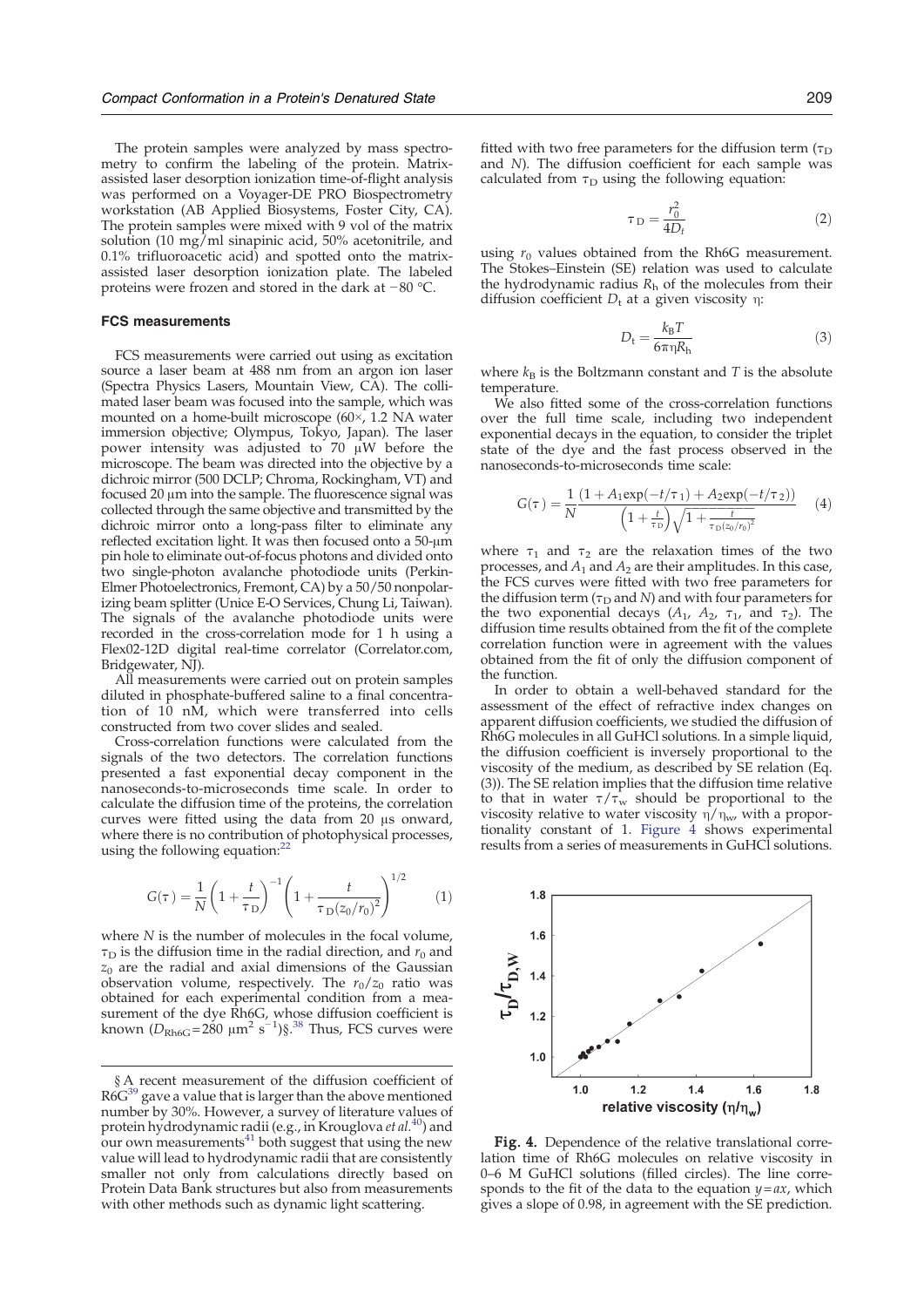The full line in this figure is a fit to  $y = ax$ , which gives a slope of 0.98, in close agreement with the theoretical SE prediction with a slope of 1. Clearly, the SE relation holds rather well in all GuHCl solutions, showing that refractive index changes or other optical effects do not significantly affect the measured diffusion times. We also controlled for possible effects of laser power on measured diffusion times<sup>[42,43](#page-9-0)</sup> by repeating some of our measurements at a series of lower powers down to  $5 \mu W$ . We found slight changes in diffusion time values, which are reflected in error values reported in the study (see Results and Discussion). Such changes did not affect to any significance the scaling of  $R_h$  with size, which is the main observation in this study.

#### Calculation of  $R_h$  from crystal structures

The theoretical diffusion coefficients and the hydrodynamic radius for the different-length CTPR proteins were calculated from the X-ray crystal structure coordi-nates using the program Hydropro version 7c∥.<sup>[20](#page-8-0)</sup> We used the structures of CTPR8 (Protein Data Bank ID 2AVP)<sup>[18](#page-8-0)</sup> and CTPR20 (Kajander et al., submitted) previously solved by our group. From the CTPR8 structure, we built atomic models for the smaller CTPRs.

Hydropro calculations were performed using the following values in the input file: 3.1 Å for the atomic element radius and a minibead radius from 1 Å to 5 Å (Sigmin and Sigmax).

#### Calculation of  $R_h$  with rod-like model

Because the crystal structures of long CTPR proteins have an extended rod-like shape, we also calculated their hydrodynamic radii using an expression derived by Ortega and Garcia de la Torre for cylindrical particles:<sup>2</sup>

$$
R_h = R_h^0 (1.009 + 1.395 \times 10^{-2} (\text{ln}p) + 7.8880
$$
  
× 10<sup>-2</sup> (lnp)<sup>2</sup> + 6.040 × 10<sup>-3</sup> (lnp)<sup>3</sup>) (5)

In this expression,  $R_h^0 = L(3/16p^2)^{1/3}$  is the hydrodynamic radius of a sphere having the same volume as the cylinder, and  $p=L/d$  is the ratio between the cylinder length (L) and diameter (d). Using the dimensions of the TPR superhelix obtained from the crystal structure of CTPR8 ( $L=72$  A/8 repeats and  $d=38$  A), we calculated the hydrodynamic properties of the CTPRs of different lengths.

#### CD spectroscopy

All CD experiments were performed using an AVIV Model 215 CD spectophotometer (AVIV Instruments, Lakewood, NJ) in 150 mM NaCl and 50 mM phosphate buffer (pH 6.8) at 25 °C. CD spectra of CTPR proteins were acquired at 12.5 μM protein concentration and at 30 μM for the B–A peptide in a 0.2-cm path-length cuvette. To enable us to record the CD data at wavelengths below 215 nm shown in [Fig. 2](#page-3-0)b, we used a higher peptide concentration (760 μM) and shorter path-length cuvettes (0.1 mm). The dynode voltage was monitored at the different wavelengths. From 260 nm to 203 nm, the dynode voltage values were in the optimal range to obtain reliable data (180–500 V). Only at wavelengths below 203 nm did the dynode voltage exceed 500 V and did the signal-to-noise ratio become poor. The CD spectra were recorded with a bandwidth of 1 nm at 1-nm increments and with an average time of 10 s. Molar ellipticity ([Θ]) was calculated using the following equation:

$$
[\Theta] = \frac{\theta}{10 \text{cnl}}\tag{6}
$$

where  $\theta$  is the ellipticity (in mdeg), c is the molar concentration of the sample (in M),  $n$  is the number of amino acids in the protein, and  $l$  is the path length (in cm).

The estimation of the PPII helix content from the ellipticity at 228 nm was based on proposed ellipticity values for peptides presenting 100% and 0% PPII helix content.<sup>2</sup>

Thermal denaturation was monitored at a protein concentration of 12.5 μM by following the ellipticity signal of PPII at 228 nm from  $10^{\circ}$ C to 98  $^{\circ}$ C and in the reverse direction from 98 °C to 10 °C in a 0.2-cm path-length cuvette. The temperature ramp was performed in  $1^{\circ}$ C steps, with an equilibration time of 1 min at each temperature.

#### Simulations of self-avoiding random walking chains on a three-dimensional lattice

Simulations of a random walking chain with excluded volume (SARW) were conducted on a three-dimensional cubic lattice with N monomers. To construct a SARW polymer, each monomer was positioned on a lattice site adjacent to the previous monomer, with the constraint that no two monomers can occupy the same lattice site. A polymer chain is complete when N monomers have been placed on the lattice in this self-avoiding fashion. The radius of gyration  $R_{\rm g}$  was calculated as an ensemble average over 10<sup>6</sup> SARW realizations for each  $N_{\rm r}^{44}$  $N_{\rm r}^{44}$  $N_{\rm r}^{44}$  and these data were used to compute the scaling exponent  $\nu$ defined through the relation  $\overline{R}_g \! \propto \! N^v$ .

The effect of internal structure on the scaling exponent  $\nu$ was investigated by including the statistical effects of rigid polyproline segments. Motivated by experimental findings,  $N_P$  consecutive monomers in the middle of each repeat unit were assigned to represent the polyproline segment, with  $1 \le N_P \le 34$  (where 34 is the number of monomers in each repeat unit). Monomers that are not in the polyproline segment were placed randomly, as in the SARW. The  $N_{\rm P}$  monomers in the polyproline segment were placed such that they all lie in a straight line in one of the six lattice directions and occupy open lattice positions. The orientation of the segment was chosen randomly from the set of all self-avoiding orientations. This model is an extension of the SARW, and each repeat unit starts with  $(34-N<sub>P</sub>)/2$  small steps, followed by one large step of size  $N_{\rm P}$ , and ending with  $(34-N_{\rm P})/2$  small steps. This pattern was continued in the simulations over the entire experimental range of 2–20 repeat units. For each value of  $N_{\rm P}$ , the radius of gyration  $R<sub>g</sub>$  was averaged over an ensemble of  $10<sup>6</sup>$  realizations, and a power law relation was observed between  $R<sub>g</sub>$  and the number of repeat units. The scaling exponent  $\tilde{v}$  was calculated for each  $N_P$  from these data.

The effect of interactions between polyproline segments on the exponent  $\nu$  was modeled by randomly choosing a fraction  $f$  of the polyproline segments to have an effective attraction with other polyproline segments. In our model, if a segment is chosen, its orientation is not assigned randomly. Rather, for each possible self-avoiding orientation, the distance  $r_i$  between the center of the chosen

<sup>∥</sup> http://leonardo.fcu.um.es/macromol/programs/ hydropro/hydropro.htm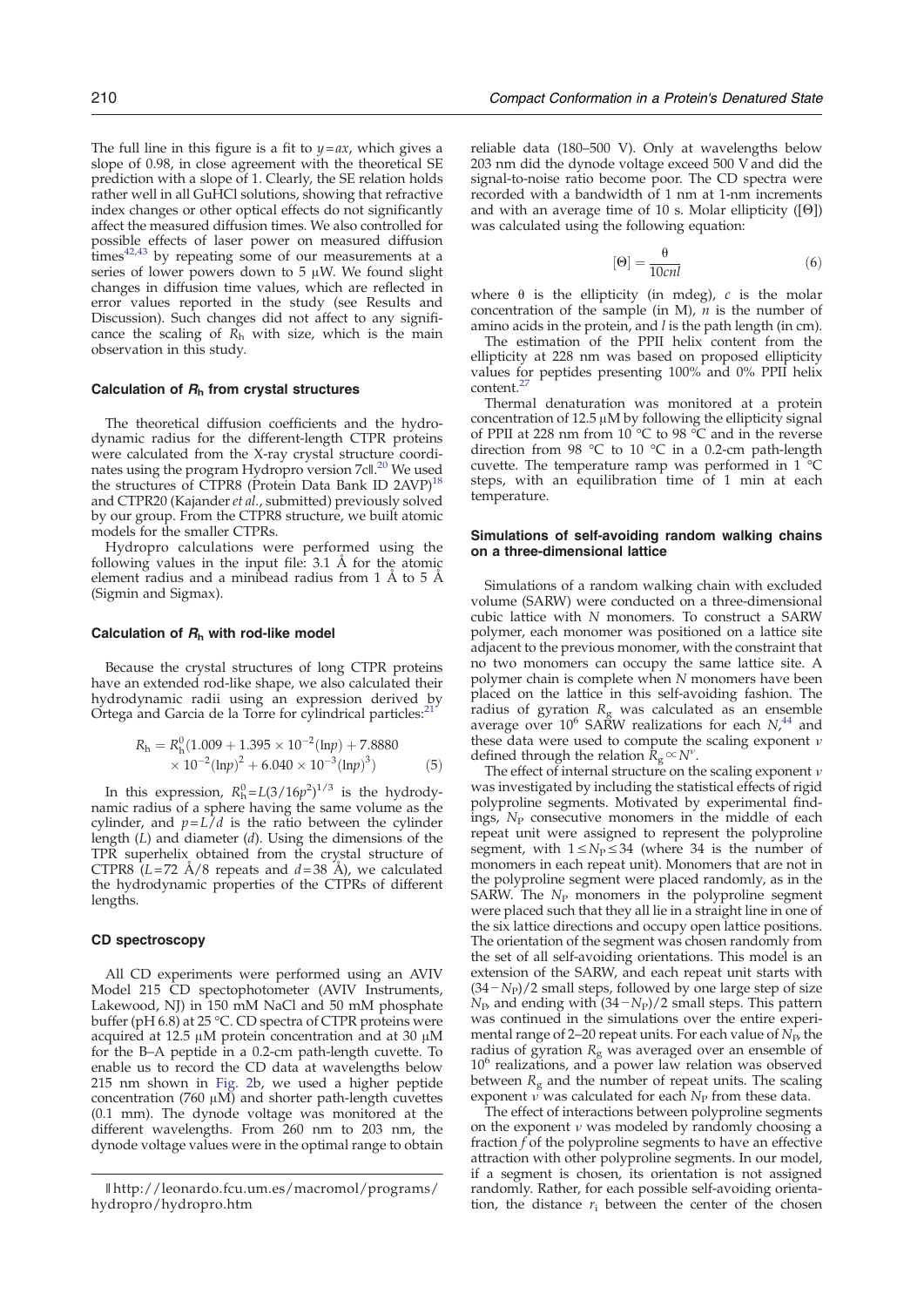<span id="page-8-0"></span>segment and the center of all other existing polyproline segments is calculated. The orientation of the chosen segment is then assigned to be the one that minimizes the sum  $\sum_i (r_i^2)$ . The radius of gyration  $R_g$  was measured and averaged over an ensemble of  $10<sup>5</sup>$  realizations. A power law relation between  $R<sub>g</sub>$  and the number of repeat units was observed, and  $\nu$  was calculated for  $0 \le f \le 0.8$ .

## Acknowledgements

We thank Professors A. Horovitz, A. D. Miranker, and A. Minsky, as well as members of the Regan and Haran Laboratories, for comments and suggestions on the manuscript. A.L.C. was a recipient of an European Molecular Biology Organization shortterm fellowship. This research was made possible, in part, by the historic generosity of the Harold Perlman Family, as well as by partial financial support of the United States–Israel binational science foundation (grant no. 2002371 to G.H.), the National Institutes of Health (grant no. 1R01GM080515-01 to G.H.), and the Human Frontier Science Program (to G.H. and L.R.). Financial support to G.L. and C.S.O. from National Science Foundation grant no. DMR-0448838 and funding from Yale's Institute for Nanoscience and Quantum Engineering to G.L. are gratefully acknowledged.

## References

- 1. Grosberg, A. Y. & Kokhlov, A. R. (1994). Statistical Physics of Macromolecules. AIP Press, New York.
- 2. Flory, P. J. (1953). Principles of Polymer Chemistry. Cornell University Press, New York.
- 3. Tanford, C., Kawahare, K. & Lapanje, S. (1966). Proteins in 6 M guanidine hydrochloride demonstration of random coil behavior. J. Biol. Chem. 241, 1921–1923.
- 4. Wilkins, D. K., Grimshaw, S. B., Receveur, V., Dobson, C. M., Jones, J. A. & Smith, L. J. (1999). Hydrodynamic radii of native and denatured proteins measured by pulse field gradient NMR techniques. Biochemistry, 38, 16424–16431.
- 5. Uversky, V. N. (2002). Natively unfolded proteins: a point where biology waits for physics. Protein Sci. 11, 739–756.
- 6. Kohn, J. E., Millett, I. S., Jacob, J., Zagrovic, B., Dillon, T. M., Cingel, N. et al. (2005). Random-coil behavior and the dimensions of chemically unfolded proteins. Proc. Natl. Acad. Sci. U. S. A. 102, 12491–12496.
- 7. Kazmirski, S. L., Wong, K.-B., Freund, S. M. V., Tan, Y.-J., Fersht, A. R. & Daggett, V. (2001). Protein folding from a highly disordered denatured state: the folding pathway of chymotrypsin inhibitor 2 at atomic resolution. Proc. Natl. Acad. Sci. U. S. A. 98, 4349–4354.
- 8. Shortle, D. & Ackerman, M. S. (2001). Persistence of native-like topology in a denatured protein in 8 M urea. Science, 293, 487–489.
- 9. Klein-Seetharaman, J., Oikawa, M., Grimshaw, S. B., Wirmer, J., Duchardt, E., Ueda, T. et al. (2002). Longrange interactions within a nonnative protein. Science, 295, 1719–1722.
- 10. Religa, L., Markson, J. S., Mayor, U., Freund, S. M. V. & Fersht, A. R. (2005). Solution structure of a protein

denatured state and folding intermediate. Nature, 437, 1053–1056.

- 11. Fitzkee, N. C. & Rose, G. D. (2004). Reassessing random-coil statistics in unfolded proteins. Proc. Natl. Acad. Sci. U. S. A. 101, 12497–12502.
- 12. Wang, Z., Plaxco, K. W. & Makarov, D. E. (2007). Influence of local, residual structure on the scaling behavior and dimensions of unfolded proteins. Biopolymers, 86, 321–328.
- 13. D'Andrea, L. & Regan, L. (2003). TPR proteins: the versatile helix. Trends Biochem. Sci. 28, 655–662.
- 14. Lowe, A. R. & Itzhaki, L. S. (2007). Rational redesign of the folding pathway of a modular protein. *Proc.* Natl. Acad. Sci. U. S. A. 104, 2679–2684.
- 15. Mello, C. C. & Barrick, D. (2004). An experimentally determined protein folding energy landscape. Proc. Natl. Acad. Sci. U. S. A. 101, 14102–14107.
- 16. Main, E. R., Stott, K., Jackson, S. E. & Regan, L. (2005). Local and long-range stability in tandemly arrayed tetratricopeptide repeats. Proc. Natl. Acad. Sci. U. S. A. 102, 5721–5726.
- 17. Main, E. R. G., Xiong, Y., Cocco, M. J., D'Andrea, L. & Regan, L. (2003). Design of stable alpha-helical arrays from an idealized TPR motif. Structure, 11, 497-508.
- 18. Kajander, T., Cortajarena, A. L., Main, E. R., Mochrie, S. G. & Regan, L. (2005). A new folding paradigm for repeat proteins. J. Am. Chem. Soc. 127, 10188-10190.
- 19. Kajander, T., Cortajarena, A. L., Mochrie, S. G. & Regan, L. (2007). Structure and stability of a consensus TPR superhelix. Acta Crystallogr. Sect. D, 63, 800–811.
- 20. Garcia de la Torre, M. L., Huertas, M. L. & Carrasco, B. (2000). Calculation of hydrodynamic properties of globular proteins from their atomic-level structure. Biophys. J. 78, 719–730.
- 21. Ortega, A. & Garcia de la Torre, J. (2003). Hydrodynamic properties of rodlike and dislike particles in dilute solution. J. Chem. Phys. 119, 9914-9919.
- 22. Krichevsky, O. & Bonnet, G. (2002). Fluorescence correlation spectroscopy: the technique and its applications. Rep. Prog. Phys. 65, 251–297.
- 23. Rucker, A. L., Pager, C. T., Campbell, M. N., Qualls, J. E. & Creamer, T. P. (2003). Host–guest scale of lefthanded polyproline II helix formation. Proteins Struct. Funct. Bioinform. 53, 68–75.
- 24. Woody, R. W. (1992). Circular dichroism and conformation of unordered polypeptides. Adv. Biophys. Chem. 2, 37–79.
- 25. Shi, Z., Olson, C. A., Rose, G. D., Baldwin, R. L. & Kallenbach, N. R. (2002). Polyproline II structure in a sequence of seven alanine residues. Proc. Natl. Acad. Sci. U. S. A. 99, 9190–9195.
- 26. Kentsis, A., Mezei, M., Gindin, T. & Osman, R. (2004). Unfolded state of polyalanine is a segmented polyproline II helix. Proteins Struct. Funct. Bioinform. 55, 493–501.
- 27. Kelly, M. A., Chellgren, B. W., Rucker, A. L., Trotman, J. M., Fried, M. G., Miller, A.-F. & Creamer, T. P. (2001). Host–guest study of left-handed polyproline II helix formation. Biochemistry, 40, 14376–14383.
- 28. Tiffany, M. L. & Krimm, S. (1973). Extended conformations of polypeptides and proteins in urea and guanidine hydrochloride. Biopolymers, 12, 575–587.
- 29. Vlasov, P. K., Vlasova, A. V., Tumanyan, V. G. & Esipova, N. G. (2005). A tetrapeptide-based method for polyproline II-type secondary structure prediction. Proteins, 61, 763–768.
- 30. Tiffany, M. L. & Krimm, S. (1972). Effect of temperature on the circular dichroism spectra of polypeptides in the extended state. Biopolymers, 11, 2309–2316.